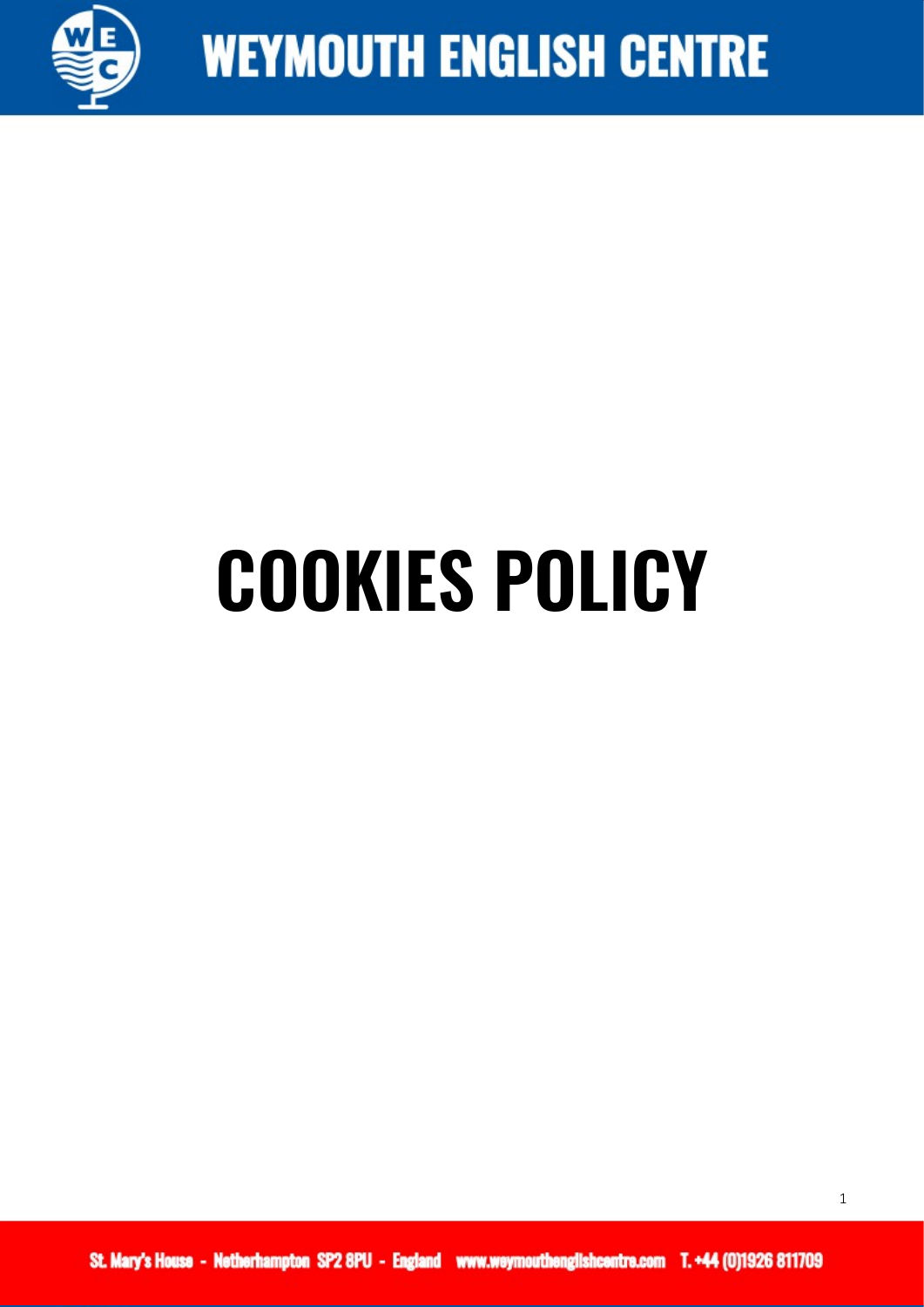

# 1. Introduction

Cookies are small text files put on your computer to enable it to display website pages correctly, collect internet log information, track visitors' use of a website and collect statistical information on website activity.

We do not store sensitive personal information, such as mailing addresses, account passwords, etc. in the cookies We use.

For information on how we use, store and keep personal data secure, see our Privacy Policy.

# 2. Definitions

For the purposes of this Cookies Policy:

- **Company** (referred to as either "the Company", "we", "us" or "our" in this Cookies Policy) refers to Weymouth English Centre, St. Mary's House, Netherhampton, Salisbury SP2 8PU, England.
- **Cookies** means small files that are placed on your computer, mobile device or any other device by a website, containing details of your browsing history on that website among its many uses.
- **Website** refers to Weymouth English Centre, accessible from https://www.weymouthenglishcentre.com
- **You** means the individual accessing or using the website, or a company, or any legal entity on behalf of which such individual is accessing or using the website, as applicable.

# 3. Types of Cookies We Use

Cookies can be "persistent" or "session" cookies. Persistent cookies remain on your personal computer or mobile device when you go offline, while session cookies are deleted as soon as you close your web browser.

We use both session and persistent cookies for the purposes set out below:

### 3.1 Essential Cookies

Type: Session Cookies

Administered by: Weymouth English Centre

These cookies are essential for the website to work and enable you to move around it and use its features. They help to authenticate users and prevent fraudulent use of user accounts. Without these cookies, the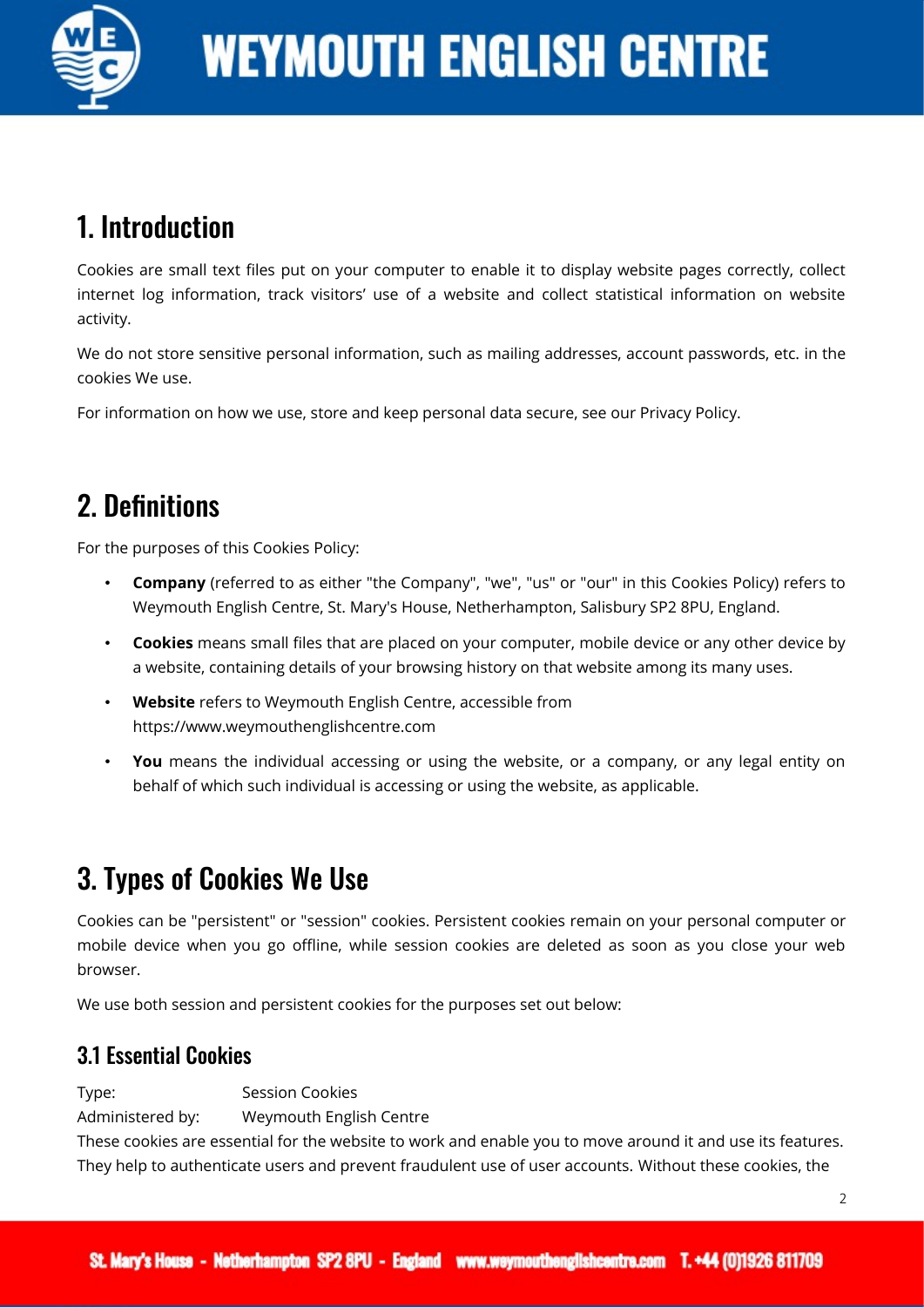

# **WEYMOUTH ENGLISH CENTRE**

site would not perform as smoothly for you as we would like it to and we may not be able to provide certain services or features. These cookies also identify whether users have accepted the use of cookies on the website. Because these cookies are strictly necessary we do not need to ask for your consent to use them.

#### 3.2 Preference Cookies

Type: Persistent Cookies Administered by: Weymouth English Centre and Third Party These cookies are used to remember your preferences or settings when you return to our website so that we can provide a more personalised experience.

### 3.3 Performance Cookies

Type: Persistent Cookies Administered by: Weymouth English Centre and Third Party These cookies collect information about how users use our website, such as which pages are visited and how often.

Some of these are analytics cookies, set using third party web analytics software, which allow us to monitor our website traffic. For example, we use Google Analytics cookies to help us do this and to improve our website. This information is anonymised and does not contain any personal data.

# 4. How to Give, Change or Withdraw Consent to the Use of Cookies

The first time you visit our website, you will see a notice about the use of cookies and you can set your preferences there.

After that you can click on 'cookies' at the bottom of each page on the website to change your settings.